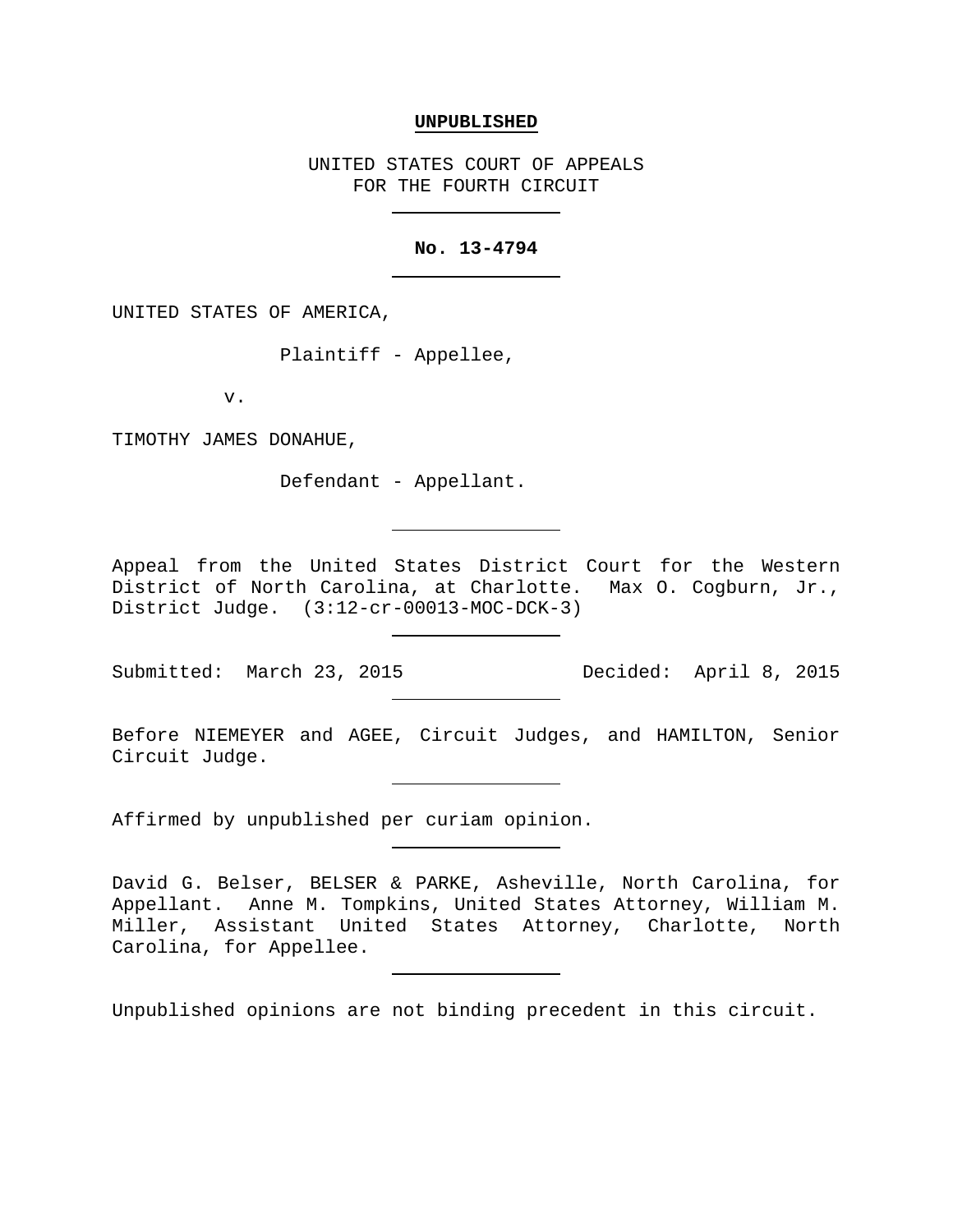PER CURIAM:

Following a jury trial, Timothy James Donahue was convicted on one count of conspiracy to commit Hobbs Act robbery, in violation of 18 U.S.C. § 1951(a) (2012), and one count of Hobbs Act robbery, and aiding and abetting, in violation of 18 U.S.C. §§ 1951(a), (2) (2012). The district court sentenced Donahue to concurrent 188-month prison terms. Donahue timely appeals.

Viewed in the light most favorable to the Government, the evidence presented at trial "supports the following narrative." United States v. Reed, \_\_\_ F.3d \_\_\_, \_\_\_, 2015 WL 1037601, at \*1 (4th Cir. Mar. 11, 2015). Scott Beaver owned Beaver Honda and Salvage, a business that sold cars and used auto parts all over the United States and beyond. The Beaver family home and the business shared a single address. On one side of the road were the house and the car lot, separated by a fence. Directly across the road were the salvage yard and garage. Beaver's wife, who also worked for the business, sometimes prepared paperwork and conducted telephone sales and purchases from inside the house.

Instead of putting his money in a bank, Beaver chose to keep it in a safe in his laundry room. In the evening after work, Beaver would bring the proceeds from the business into the house for storage in the safe. He estimated that he had \$1.5 million in the safe. He kept the cash from his business in the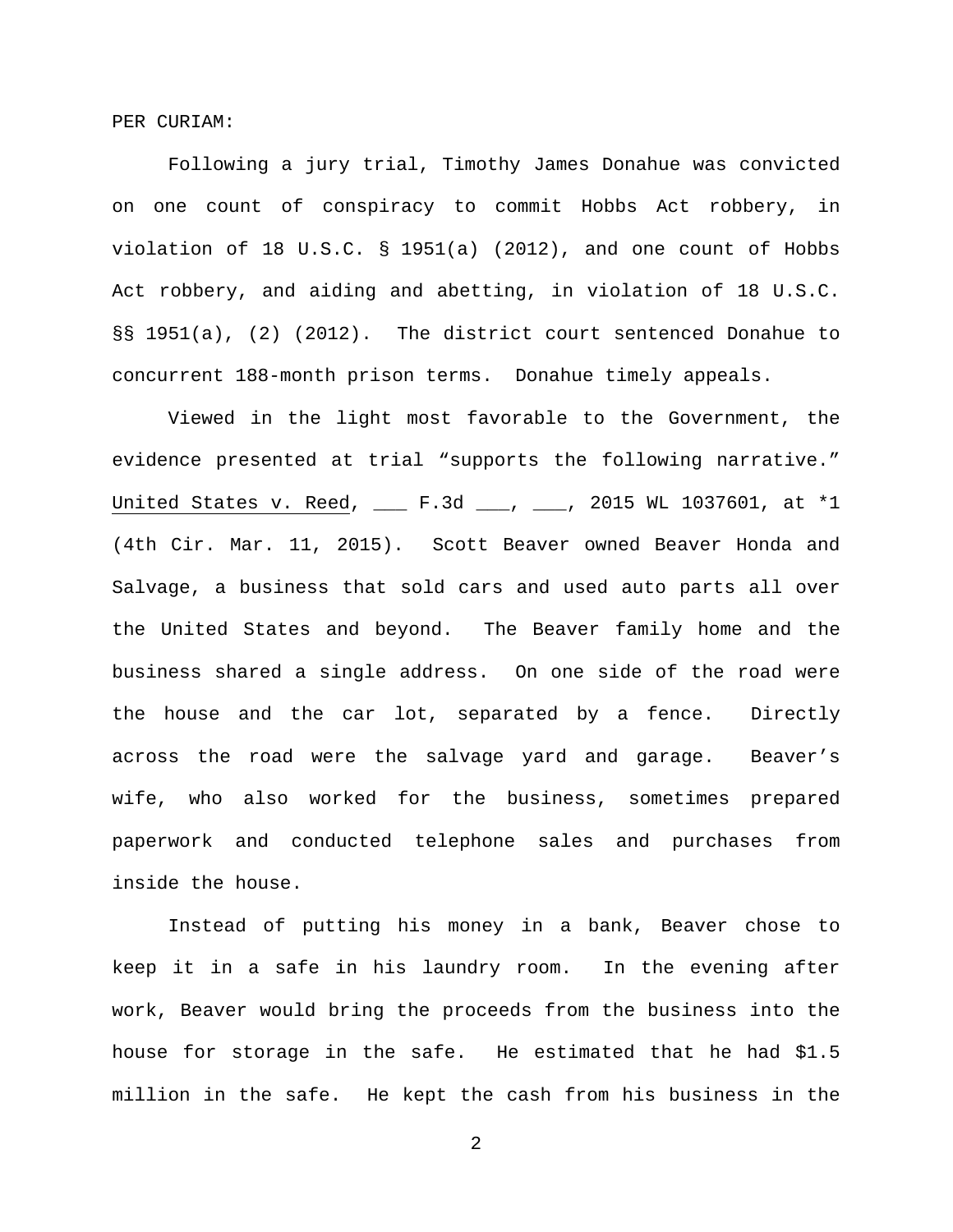safe in part because he felt like it was safer there than stored in a bank or invested, and in part for convenience because he used it "for transactions." Although the business had a checking account, occasionally Beaver would retrieve cash from inside the house to pay people who performed work for him.

Donahue met Beaver when Donahue was employed by Eric Wilson in Wilson's automobile glass business. Wilson and Donahue performed work for Beaver, exchanging glass windshields at Beaver's car lot. Donahue knew that Beaver kept cash from the business inside his house. Wilson preferred being paid in cash, and often he and Donahue waited in the house or on the front porch as Beaver retrieved money to pay them for their windshield work. Sometimes, when the two men waited in the living room, Beaver headed towards the laundry room, returning with their cash. Donahue and Wilson occasionally discussed that Beaver was worth several million dollars, and Donahue remarked "quite a few times" about how much money Beaver kept in the safe.

Donahue conspired with others to rob Beaver's safe. The robbery was carried out on July 21, 2011, by two of the coconspirators. The robbers forced Beaver, his wife, their two young daughters, Beaver's adult grandson, and Beaver's preschool-age great grandson, into the Beavers' home and demanded that Beaver show them the safe. After Beaver opened the safe, the robbers took the cash; it took several trips to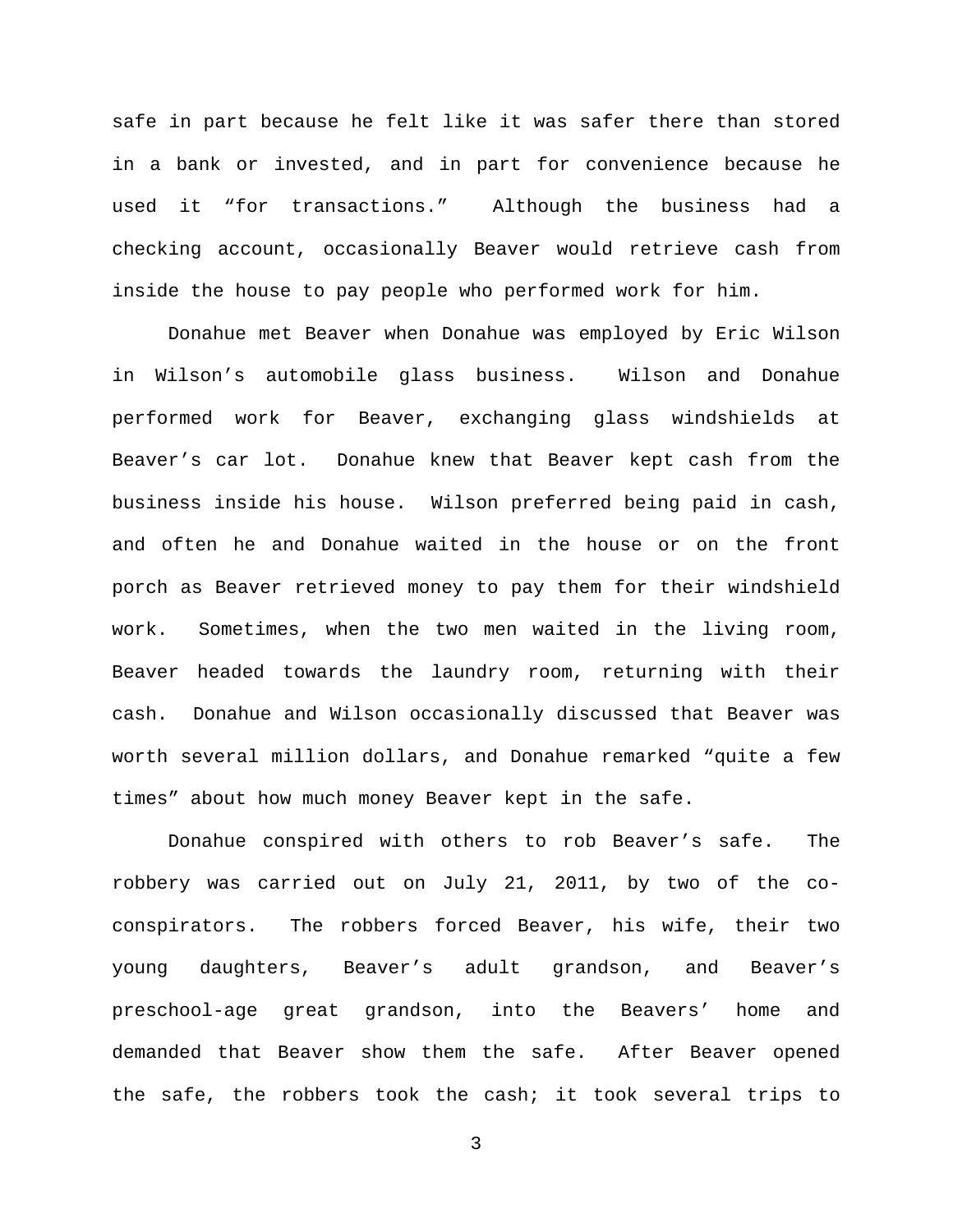carry it all to their vehicle. They began counting the money after they left the scene, but they stopped counting after \$1.5 million. The funds were subsequently divided amongst the coconspirators.

Donahue first argues on appeal that the Government failed to establish a sufficient nexus to interstate commerce to support his convictions. A defendant challenging the sufficiency of the evidence faces "a heavy burden." United States v. McLean, 715 F.3d 129, 137 (4th Cir. 2013) (internal quotation marks omitted). The jury verdict must be sustained if, viewed in the light most favorable to the Government, there is substantial evidence in the record to support the convictions. Glasser v. United States, 315 U.S. 60, 80 (1942); United States v. Jaensch, 665 F.3d 83, 93 (4th Cir. 2011). "Substantial evidence is evidence that a reasonable finder of fact could accept as adequate and sufficient to support a conclusion of a defendant's guilt beyond a reasonable doubt." Jaensch, 665 F.3d at 93 (internal quotation marks and brackets omitted). "Reversal for insufficient evidence is reserved for the rare case where the prosecution's failure is clear." United States v. Ashley, 606 F.3d 135, 138 (4th Cir. 2010) (internal quotation marks omitted).

To establish a Hobbs Act robbery, the Government must prove: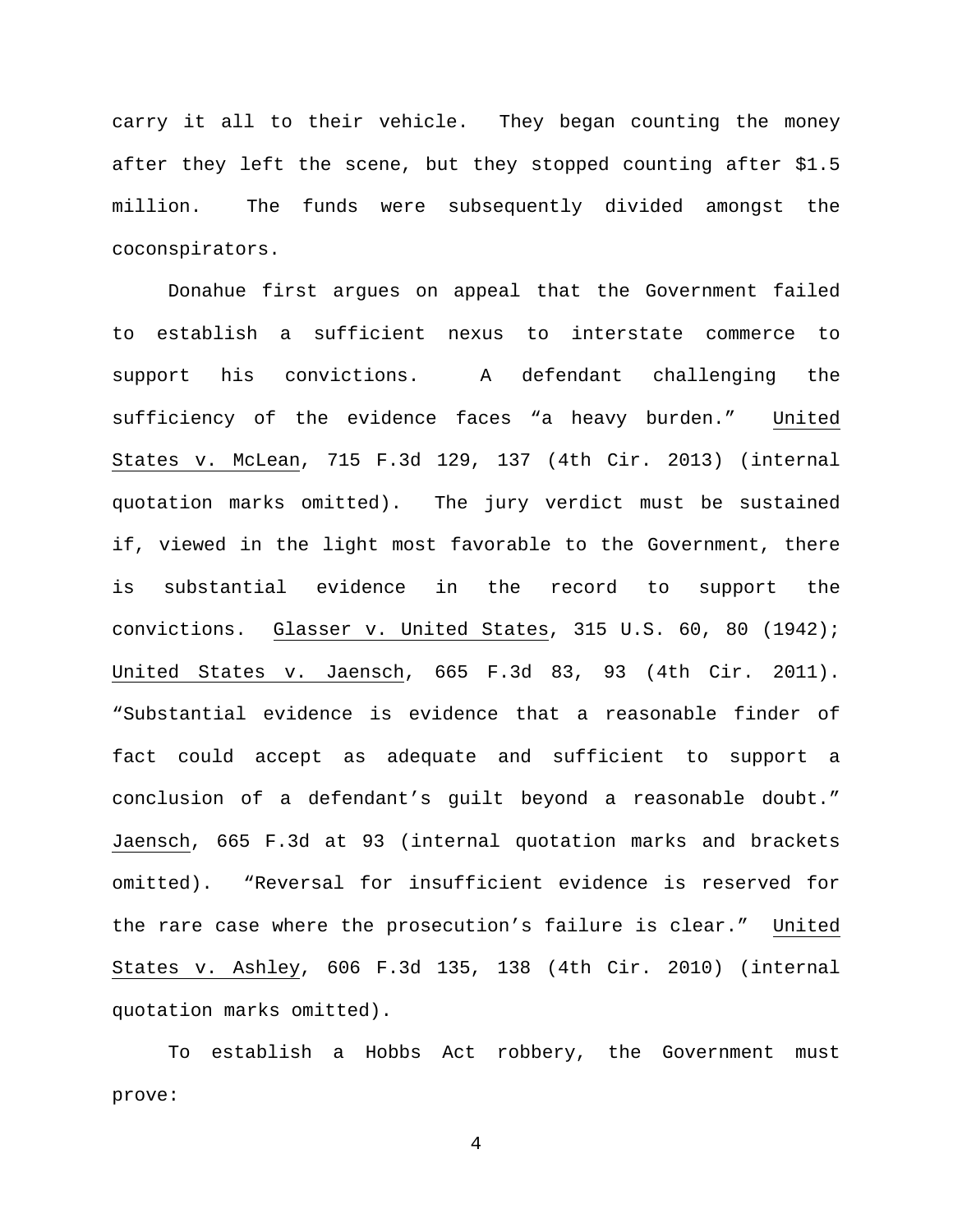(1) that the defendant coerced the victim to part with property; (2) that the coercion occurred through the wrongful use of actual or threatened force, violence or fear or under color of official right; and (3) that the coercion occurred in such a way as to affect adversely interstate commerce.

Reed, \_\_\_ F.3d at \_\_\_, 2015 WL 1037601, at \*8 (quotation marks and citation omitted). Conspiracy to commit Hobbs Act robbery requires the Government to prove that the defendant agreed with at least one other person to commit acts that would satisfy the above three elements. United States v. Buffey, 899 F.2d 1402, 1403 (4th Cir. 1990). Donahue argues that the evidence was insufficient to prove the interstate commerce element of his convictions, because the money seized during the robbery had become Beaver's private funds for which there was no interstate nexus.

The jurisdictional element of the Hobbs Act requires the Government to prove merely a de minimis effect on interstate commerce. United States v. Taylor, 754 F.3d 217, 222 (4th Cir.), pet. for cert. docketed, (U.S. Sept. 9, 2014) (No. 14- 6166). The fact that a robbery occurred in a private residence does not necessarily defeat the interstate nexus where the Government shows that the robbery depleted or attempted to deplete the assets of a business that affects interstate commerce or by showing that the defendant deliberately targeted a business engaged in interstate commerce. Id. at 223-26.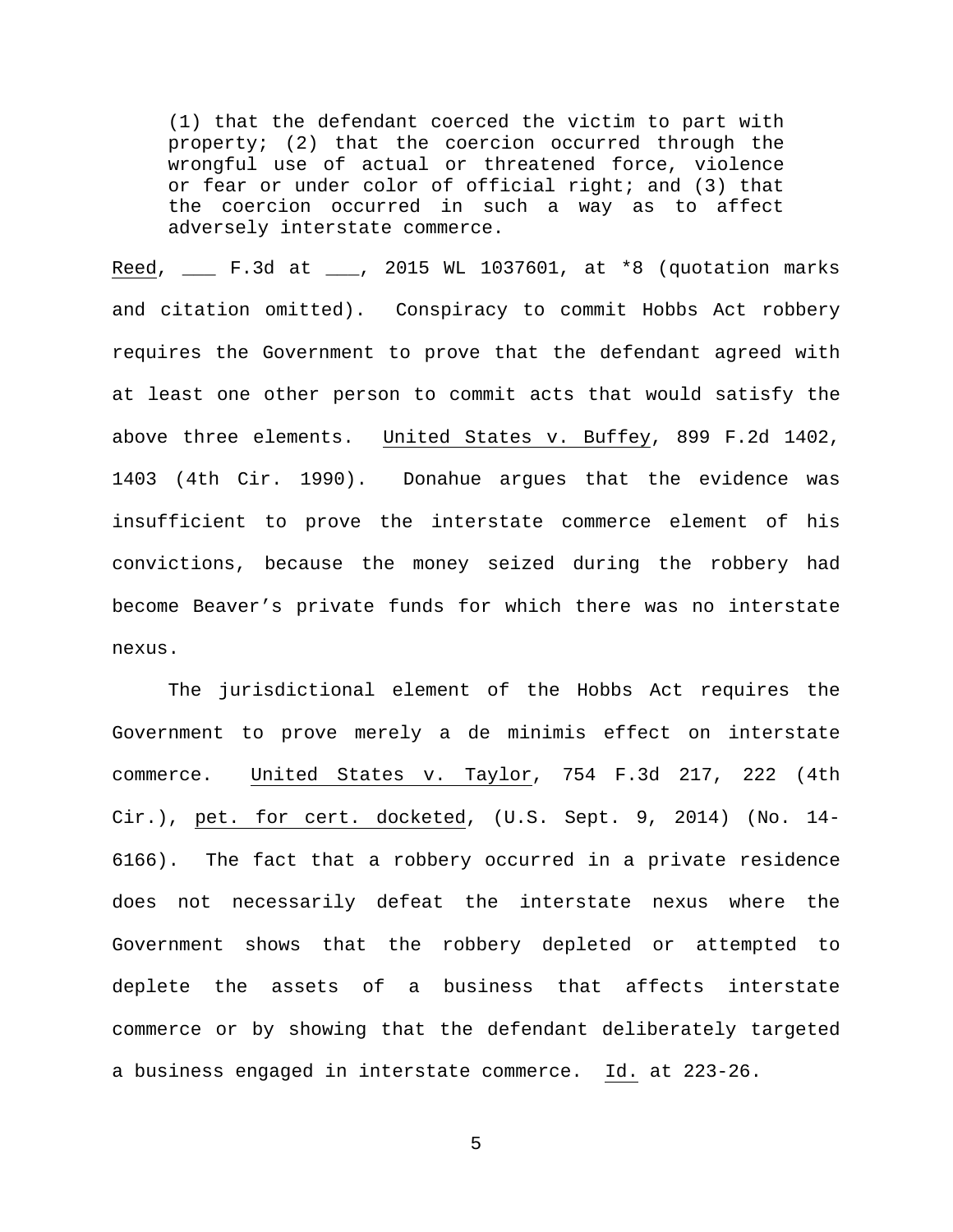In United States v. Powell, 693 F.3d 398 (3d Cir. 2012), Powell and his accomplices robbed Asian business owners at their homes, deliberately targeting these victims based on the robbers' belief that these individuals did not use banks. Id. at 399. Powell challenged his Hobbs Act convictions, arguing that the robbery of a private residence, as opposed to a business establishment, was insufficient to establish that the robbery affected interstate commerce. Id. at 402. The Third Circuit rejected this argument, holding that where a defendant targets a home to steal proceeds from a business that engages in interstate commerce, "such targeting satisfies the Hobbs Act's jurisdictional nexus." Id. at 403; accord Taylor, 754 F.3d at 225 (holding that "evidence of the defendant's intent is not required to prove that his robberies had an impact on interstate commerce, . . . [but] . . . is still probative . . . of whether his actions would have had the 'natural consequence[]' of affecting such commerce" (last alteration in original)).

Here, Donahue does not dispute that Beaver Honda and Salvage was engaged in interstate commerce. The evidence presented at trial showed that Donahue deliberately targeted Beaver because he knew that Beaver kept the proceeds from his business in a safe in his home. Donahue contends, however, that the proceeds were no longer receipts of the business because they had become Beaver's personal savings. He argues that the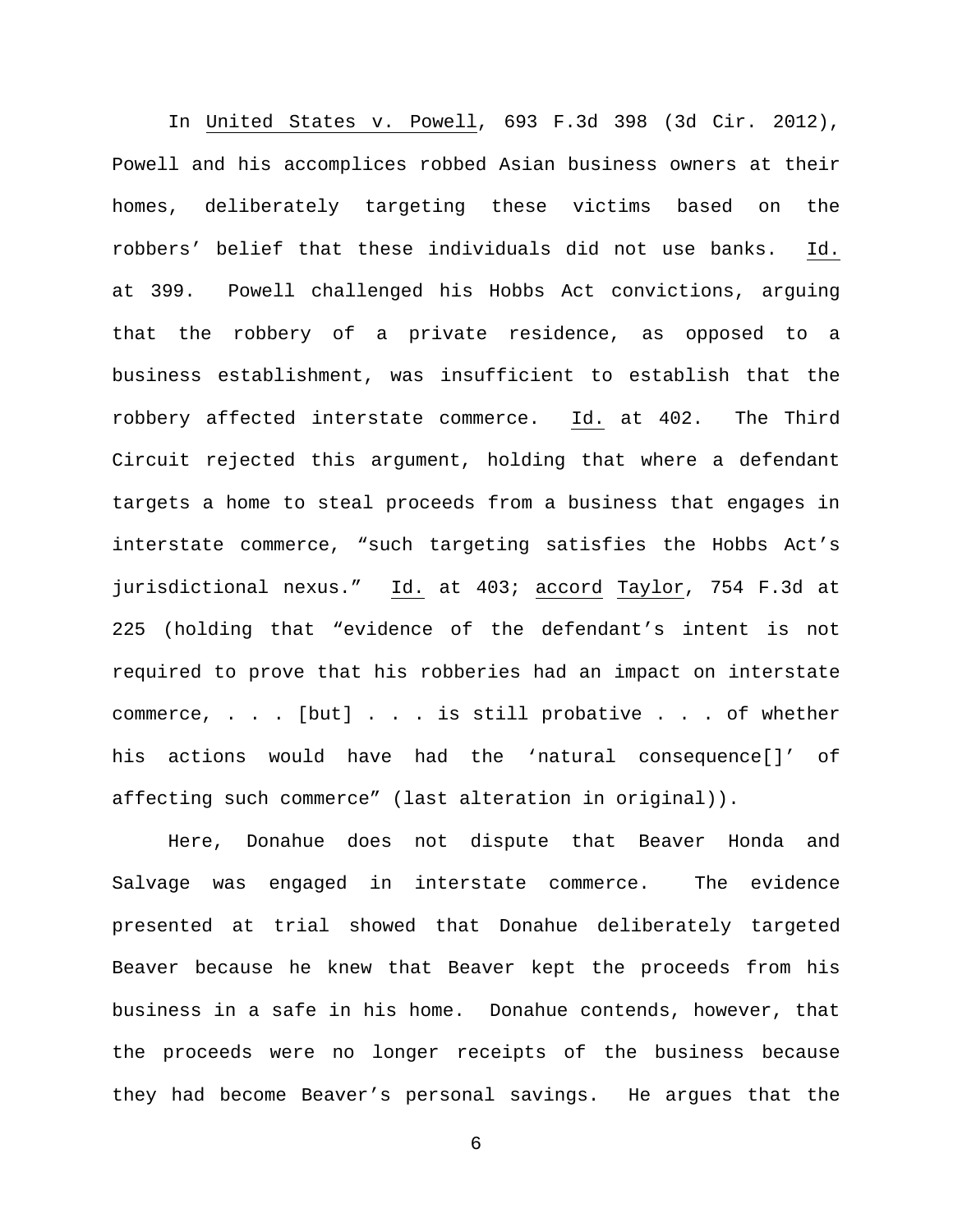money used to operate the business came from its checking account. However, Donahue overlooks the evidence presented at trial that Beaver occasionally paid those who performed work for his business with cash retrieved from the safe. We conclude that the evidence was sufficient to satisfy the jurisdictional element of the Hobbs Act.

Donahue also argues that the district court abused its discretion by declining his request to instruct the jury that interstate commerce may not be involved where the robbery depletes the assets of an individual rather than a business. We review for abuse of discretion the district court's refusal to give a particular jury instruction. United States v. Shrader, 675 F.3d 300, 308 (4th Cir. 2012).

The district court's refusal to grant a requested jury instruction is reversible error only if the proffered instruction was "(1) correct; (2) not substantially covered by the court's charge; and (3) dealing with some point in the trial so important, that failure to give the requested instruction seriously impaired the defendant's ability to conduct his defense." Id. When jury instructions are challenged on appeal, the issue is whether "the instructions, taken as a whole, adequately state the controlling law." United States v. Bolden, 325 F.3d 471, 486 (4th Cir. 2003) (internal quotation marks omitted). We have thoroughly reviewed the record and conclude